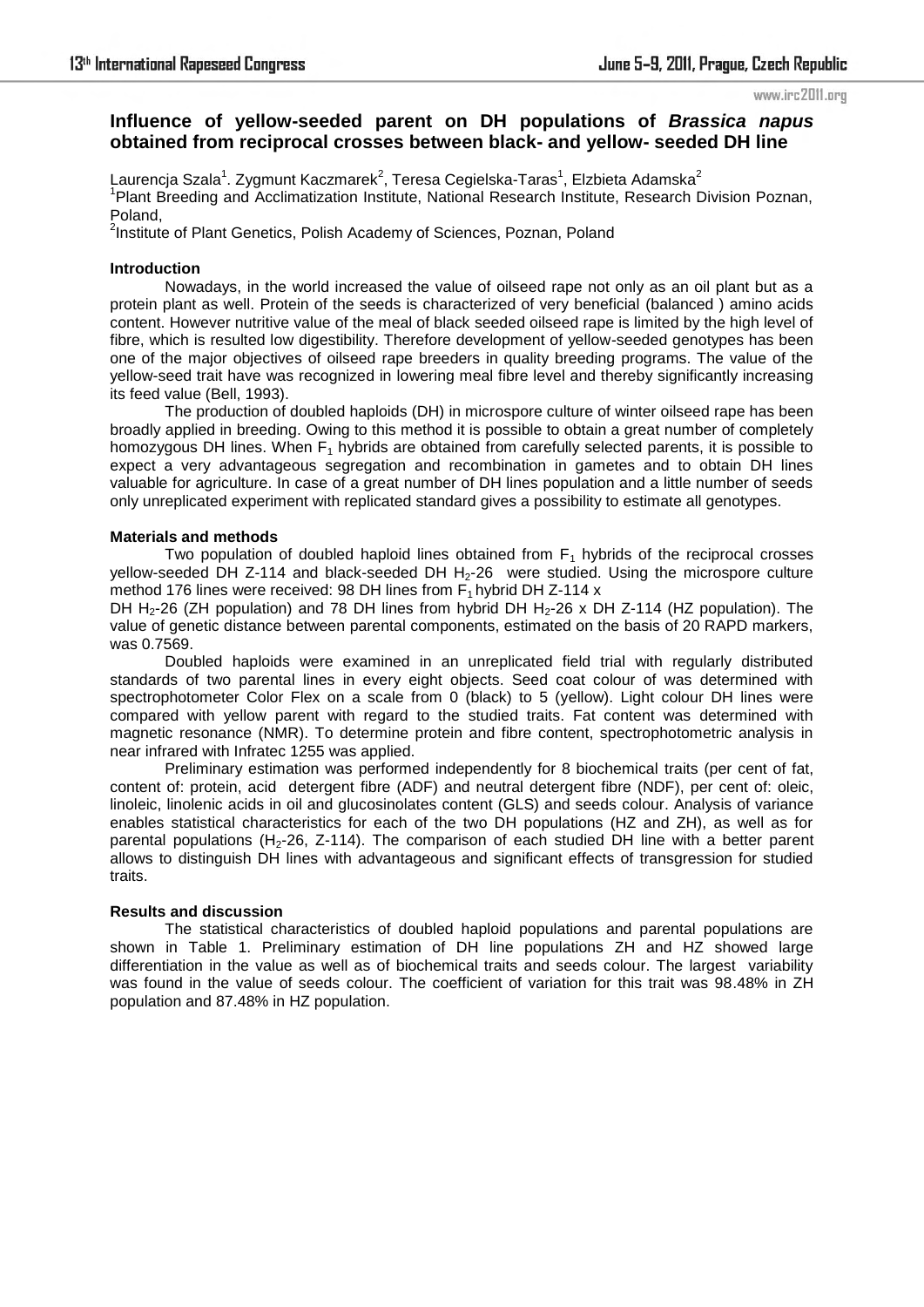www.irc2011.org

Table 1 Statistical characteristics of DH lines populations (ZH and HZ) and parental populations (Z and H) of oilseed rape for studied traits

| <b>Trait</b>                                               | Population                                | Number                            | Mean                             | Standard<br>deviation        | Coefficient<br>of<br>variation (%)          | Min.                         | Max.                         |
|------------------------------------------------------------|-------------------------------------------|-----------------------------------|----------------------------------|------------------------------|---------------------------------------------|------------------------------|------------------------------|
| Protein<br>content<br>(%<br>of<br>dry<br>matter)           | ZH<br>HZ<br>н<br>Z                        | 98<br>78<br>27<br>27              | 21.77<br>22.16<br>21.34<br>21.46 | 1.64<br>1.84<br>1.15<br>1.43 | 7.53<br>8.33<br>5.40<br>6.66                | 18.8<br>16.0<br>19.8<br>18.2 | 25.5<br>26.2<br>23.8<br>23.5 |
| NDF content<br>(%<br>of<br>dry<br>matter)                  | $\overline{ZH}$<br>HZ<br>Н<br>Z           | 98<br>78<br>27<br>27              | 24.00<br>23.09<br>26.37<br>19.88 | 2.52<br>2.89<br>0.78<br>1.10 | $\overline{10.49}$<br>12.50<br>2.97<br>5.53 | 18.6<br>18.1<br>25.0<br>17.6 | 28.3<br>29.2<br>27.9<br>22.0 |
| ADF content<br>of<br>(%<br>dry<br>matter)                  | $\overline{ZH}$<br>HZ<br>H<br>Z           | 98<br>78<br>27<br>27              | 12.85<br>12.20<br>15.20<br>9.15  | 2.29<br>2.45<br>0.59<br>0.44 | 17.85<br>20.05<br>3.88<br>4.84              | 8.8<br>8.2<br>14.2<br>8.4    | 18.1<br>17.2<br>16.1<br>10.2 |
| Oleic<br>acid<br>content<br>(% )                           | ΖH<br><b>HZ</b><br>н<br>Z                 | 98<br>78<br>27<br>27              | 61.88<br>62.37<br>62.03<br>60.34 | 2.57<br>2.71<br>1.28<br>1.00 | 4.15<br>4.35<br>2.07<br>1.65                | 52.2<br>56.2<br>58.1<br>58.2 | 68,3<br>68.3<br>64.5<br>61.6 |
| Linoleic acid<br>content<br>(%)                            | $\overline{ZH}$<br>HZ<br>H<br>$\mathsf Z$ | $\overline{98}$<br>78<br>27<br>27 | 21.50<br>21.44<br>20.75<br>24.06 | 1.81<br>2.33<br>0.77<br>0.87 | 8.40<br>10.85<br>3.73<br>3.61               | 16.5<br>17.1<br>19.1<br>21.3 | 26.0<br>27.7<br>23.1<br>25.5 |
| Linolenic<br>acid content<br>(% )                          | ZH<br><b>HZ</b><br>н<br>Z                 | 98<br>78<br>27<br>27              | 9.63<br>9.32<br>10.09<br>8.76    | 1,24<br>1.08<br>0.70<br>0.86 | 12.87<br>11.56<br>6.97<br>9.86              | 6.5<br>6.5<br>8.6<br>7.8     | 12.3<br>12.0<br>11.5<br>10.9 |
| content<br>Fat<br>(% )                                     | ZH<br>HZ<br>н<br>Z                        | 98<br>78<br>27<br>27              | 46.82<br>46.92<br>49.35<br>44.35 | 2.73<br>2.61<br>1.30<br>1.30 | 5.82<br>5.57<br>2.63<br>2.92                | 36.1<br>38.1<br>46.2<br>42.2 | 51.4<br>51.9<br>52.4<br>48.0 |
| <b>Total GLS</b><br>content<br>(µmol $g^{-1}$ of<br>seeds) | ZH<br><b>HZ</b><br>H<br>Z                 | 98<br>78<br>27<br>27              | 10.32<br>10.90<br>10.66<br>8.12  | 2.96<br>3.08<br>1.76<br>1.41 | 28.69<br>28.21<br>16.54<br>17.42            | 3.9<br>4.8<br>6.6<br>5.3     | 18.5<br>21.6<br>12.8<br>10.1 |
| Seeds colour<br>$(scale 0-5)$                              | ZH<br>HZ<br>Н<br>Z                        | 98<br>78<br>27<br>27              | 1.46<br>1.81<br>0.44<br>5.13     | 1.32<br>1.59<br>0.07<br>0.26 | 90.48<br>87.48<br>15.49<br>5.07             | 0.13<br>0.01<br>0.26<br>4.37 | 4.55<br>5.21<br>0.58<br>5.55 |

Among the studied biochemical characters the highest value of variability coefficients was noted for GLS and ADF content, and the lowest value of variability coefficients was for fat and oleic acid content. The direction of crossing did not influence on DH populations: ZH and HZ, considering the average values of biochemical traits (Table 1). However, it distinctly influenced on seeds colour in first generation. The seed coat colour is determined by the genotype of the plant on which it develops because testa is maternal tissue (Henderson and Pauls, 1991). Seeds colour of  $F_1$  hybrid of Z-114 x  $H_2$ -26 was yellow but seeds colour of F<sub>1</sub> hybrid of H<sub>2</sub>-26 x Z-114 was black. However average value of seeds colour in the HZ population was a little higher (1.81), that in ZH population (1.46). Moreover, in HZ population twelve yellow-seeded DH lines were found, but in ZH population - only four (Table 3).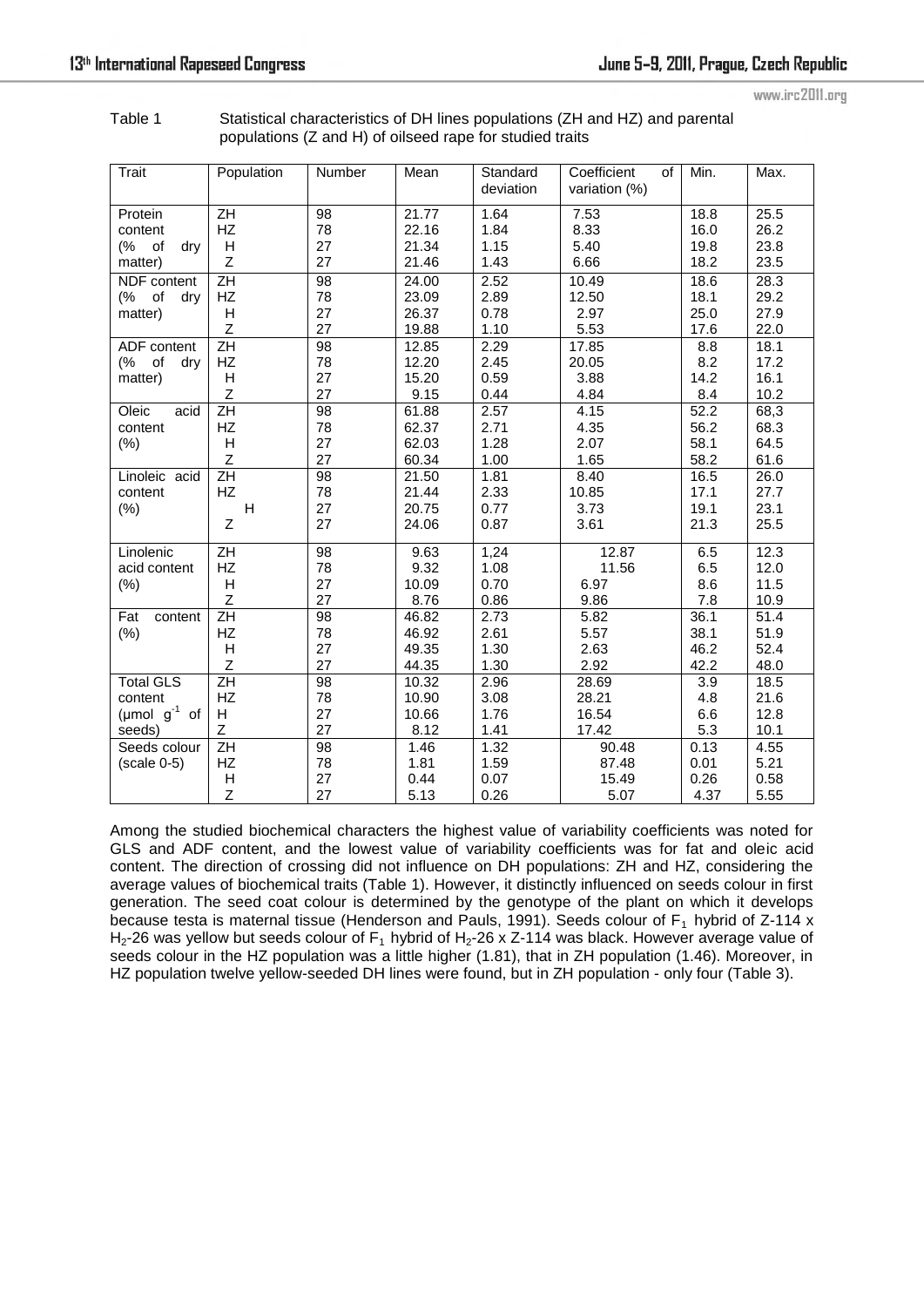| www.irc2011.org |  |  |
|-----------------|--|--|
|                 |  |  |

| <b>DH</b> lines                                 | Mean         | Effect of transgression                            |                    | <b>DH</b> lines  | Mean         | Effect of transgression |                    |  |
|-------------------------------------------------|--------------|----------------------------------------------------|--------------------|------------------|--------------|-------------------------|--------------------|--|
|                                                 |              | Estimate                                           | F-test             |                  |              | Estimate<br>F-test      |                    |  |
| Protein content (% of dry matter)               |              |                                                    |                    |                  |              |                         |                    |  |
| $ZH-6$                                          | 25.2         | 3.75<br>4.17                                       | $7.24***$          | $HZ-7$           | 24.6         | 3.12                    | $5.02*$            |  |
| ZH-25                                           | 25.6<br>24.7 |                                                    | $8.95***$          | $HZ-10$<br>HZ-26 | 25.8<br>25.1 | 4.31                    | $9.56**$           |  |
| ZH-29<br>ZH-31                                  | 24.7         | 3.30<br>3.24                                       | $5.59*$<br>$5.43*$ | $HZ-44$          | 25.9         | 3.66<br>4.42            | $6.88*$<br>10.04** |  |
| ZH-32                                           | 24.8         | 3.32                                               | $5.66*$            | <b>HZ-47</b>     | 24.3         | 2.85                    | $4.16*$            |  |
| ZH-69                                           | 24.5         | 3.06                                               | $4.80*$            | HZ-50            | 24.4         | 3.00                    | $4.61*$            |  |
| ZH-70                                           | 25.3         | 3.90                                               | $7.80**$           | HZ-54            | 26.2         | 4.80                    | 11.82**            |  |
| ZH-80                                           | 24.5         | 3.03                                               | $4.71*$            | HZ-58            | 24.3         | 2.82                    | $4.07*$            |  |
| ZH-104                                          | 24.8         | 3.30                                               | $5.22*$            |                  |              |                         |                    |  |
| ZH-115                                          | 24.5         | 3.00                                               | $4.31*$            |                  |              |                         |                    |  |
|                                                 |              |                                                    |                    |                  |              |                         |                    |  |
|                                                 |              |                                                    |                    |                  |              |                         |                    |  |
|                                                 |              | Oleic acid content (% of total fatty acids)        |                    |                  |              |                         |                    |  |
| $ZH-7$                                          | 65.4         | 3.42                                               | $9.13***$          | $HZ-2$           | 64.4         | 2.32                    | $4.20*$            |  |
| ZH-24                                           | 64.9         | 2.82                                               | $6.21*$            | $HZ-5$           | 64.6         | 2.92                    | $6.65*$            |  |
| ZH-25                                           | 68.1         | 6.02                                               | 28.26**            | $HZ-9$           | 66.8         | 4.72                    | $17.37**$          |  |
| ZH-48                                           | 64.7         | 2.64                                               | $5.43*$            | $HZ-25$          | 64.4         | 2.34                    | $4.26*$            |  |
| ZH-53                                           | 64.8         | 2.74                                               | $5.84*$            | HZ-30            | 64.4         | 2.34                    | $4.26*$            |  |
| ZH-70                                           | 65.2         | 3.21                                               | $8.05*$            | HZ-32            | 68,2         | 6.14                    | 29.36**            |  |
| ZH-79                                           | 65.9         | 3.84                                               | $11.48**$          | HZ-33            | 65.4         | 3.44                    | $9.21***$          |  |
| ZH-80                                           | 64.4         | 2.34                                               | $4.26*$            | HZ-34            | 65.6         | 3.54                    | $9.76**$           |  |
| ZH-88                                           | 64.4         | 2.34                                               | $4.26*$            | $HZ-42$          | 65.4         | 3.34                    | $8.69**$           |  |
| ZH-91                                           | 64.7         | 2.64                                               | $5.43*$            | $HZ-44$          | 65.8         | 3.74                    | 10.89**            |  |
| ZH-92                                           | 68.0         | 5.94                                               | 27.48**            | $HZ-45$          | 65.2         | 3.12                    | $7.68**$           |  |
| ZH-96                                           | 66.4         | 4.44                                               | 15.35**            | <b>HZ-48</b>     | 67.3         | 5.31                    | 22.00**            |  |
| ZH-102                                          | 65.5         | 2.94                                               | $6.26*$            | HZ-49            | 65.7         | 3.71                    | 10.75**            |  |
| ZH-106                                          | 67.5         | 5.54                                               | 22.22**            | HZ-54            | 65.5         | 3.51                    | $9.62**$           |  |
| ZH-115                                          | 65.3         | 3.24                                               | $7.60*$            | HZ-65            | 67.3         | 5.31                    | 22.00**            |  |
|                                                 |              |                                                    |                    | HZ-69            | 64.7         | 2.64                    | $5.43*$            |  |
|                                                 |              |                                                    |                    | <b>HZ-75</b>     | 68.0         | 5.94                    | 27.48**            |  |
|                                                 |              |                                                    |                    | HZ-76            | 65.3         | 3.24                    | $8.17***$          |  |
| Linoleic acid content (% of total fatty acids)  |              |                                                    |                    |                  |              |                         |                    |  |
|                                                 |              |                                                    |                    | $HZ-41$          | 27.75        | 3.69                    | $21.51**$          |  |
|                                                 |              |                                                    |                    | HZ-63            | 26.78        | 2.73                    | $11.72**$          |  |
| Linolenic acid content (% of total fatty acids) |              |                                                    |                    |                  |              |                         |                    |  |
| ZH-100                                          | 6.96         | $-1.80$                                            | $4.35*$            | HZ-32            | 6.56         | $-2.20$                 | $6.99*$            |  |
| ZH-106                                          | 6.56         | $-2.20$                                            | $6.50*$            |                  |              |                         |                    |  |
|                                                 |              | Total glucosinolates content (umol g <sup>-1</sup> | of seeds)          |                  |              |                         |                    |  |
| ZH-59                                           | 5.2          | $-2.93$                                            | $5.10*$            | HZ-71            | 5.0          | $-3.11$                 | $5.73*$            |  |
| ZH-100                                          | 3.7          | $-4.48$                                            | $11.04**$          |                  |              |                         |                    |  |
| ZH-115                                          | 4.0          | $-4.08$                                            | $9.16***$          |                  |              |                         |                    |  |

Table 2 DH lines with positive transgression effects in the populations ZH and HZ

The doubled haploid lines obtained from  $F_1$  hybrids were studied with regard to the occurrence of transgression effects, positive for protein, oleic acid, linoleic acid and fat content and negative for content acid detergent fibre, neutral detergent fibre, linolenic acid and glucosinolates. The obtained results are demonstrated in Table 2. Among 98 DH lines of ZH population twenty four lines revealed advantageous effects of transgression (24.5%). But in the HZ population which consisted of 78 DH lines advantageous effects of transgression occurred in twenty seven lines (34,6%). In both populations, the highest number of transgressive segregants was observed for oleic acid in oil and protein content. Average values of protein and oleic acid content of parental lines were similar. The frequency of occurance of transgressive lines depends on genetic differentiation of parental components, but at simultaneously with phenotypic similarity (Rieseberg et al.,1999). In the case of the other traits, none or a few transgressive lines were detected.

Selected DH lines with light seed colour (>4) were compared with yellow-seeded parent Z-114 with regard to the studied traits, Table 3. The DH lines: ZH-70 and HZ-54 with significant higher protein content as well as oleic acid and per cent of fat than parental line DH Z114 have been worthy of notice.